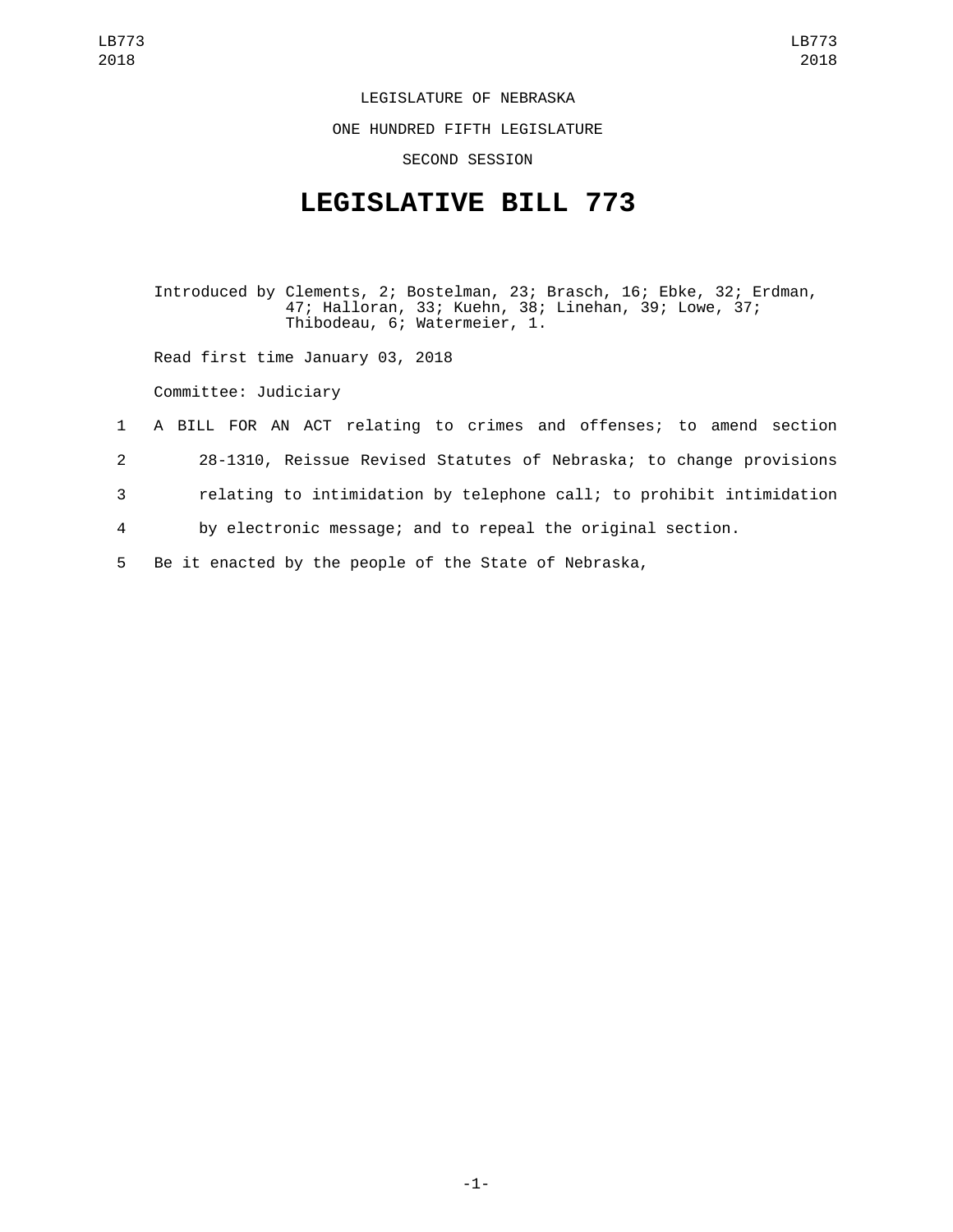1 Section 1. Section 28-1310, Reissue Revised Statutes of Nebraska, is 2 amended to read:

3 28-1310 (1) A person commits the offense of intimidation by 4 telephone call or electronic message if, with intent to terrify, 5 intimidate, threaten, or harass, annoy, or offend, the person:

6 (a) Telephones or transmits an electronic message directly to 7 another anonymously, whether or not conversation or an electronic message 8 response ensues, and disturbs the peace, quiet, or and right of privacy 9 of any person at the place where the calls or electronic messages are 10 received; or

11 (b) Telephones or transmits an electronic message directly to 12 another and uses <del>indecent, lewd, lascivious, or</del> obscene language or 13 suggests any obscene indecent, lewd, or lascivious act; or

14 (c) Telephones or transmits an electronic message directly to 15 another and threatens to inflict injury to any person or to the property 16 of any person; $-0f$ 

17 (d) Intentionally fails to disengage the connection; or

18 (e) Telephones or transmits an electronic message directly to 19 another and attempts to extort money or any other thing of value from any 20 person.

21 (2) The use of indecent, lewd, or obscene language or the making of 22 a threat or lewd suggestion shall be prima facie evidence of intent to 23 terrify, intimidate, threaten, harass, annoy, or offend.

24 (2)  $(3)$  The offense shall be deemed to have been committed either at 25 the place where the call or electronic message was made or where it was 26 received.

27 (3) (4) Intimidation by telephone call or electronic message is a 28 Class III misdemeanor.

29 (4) For purposes of this section:

30 (a) Electronic communication device has the same meaning as in 31 section 28-833; and

-2-